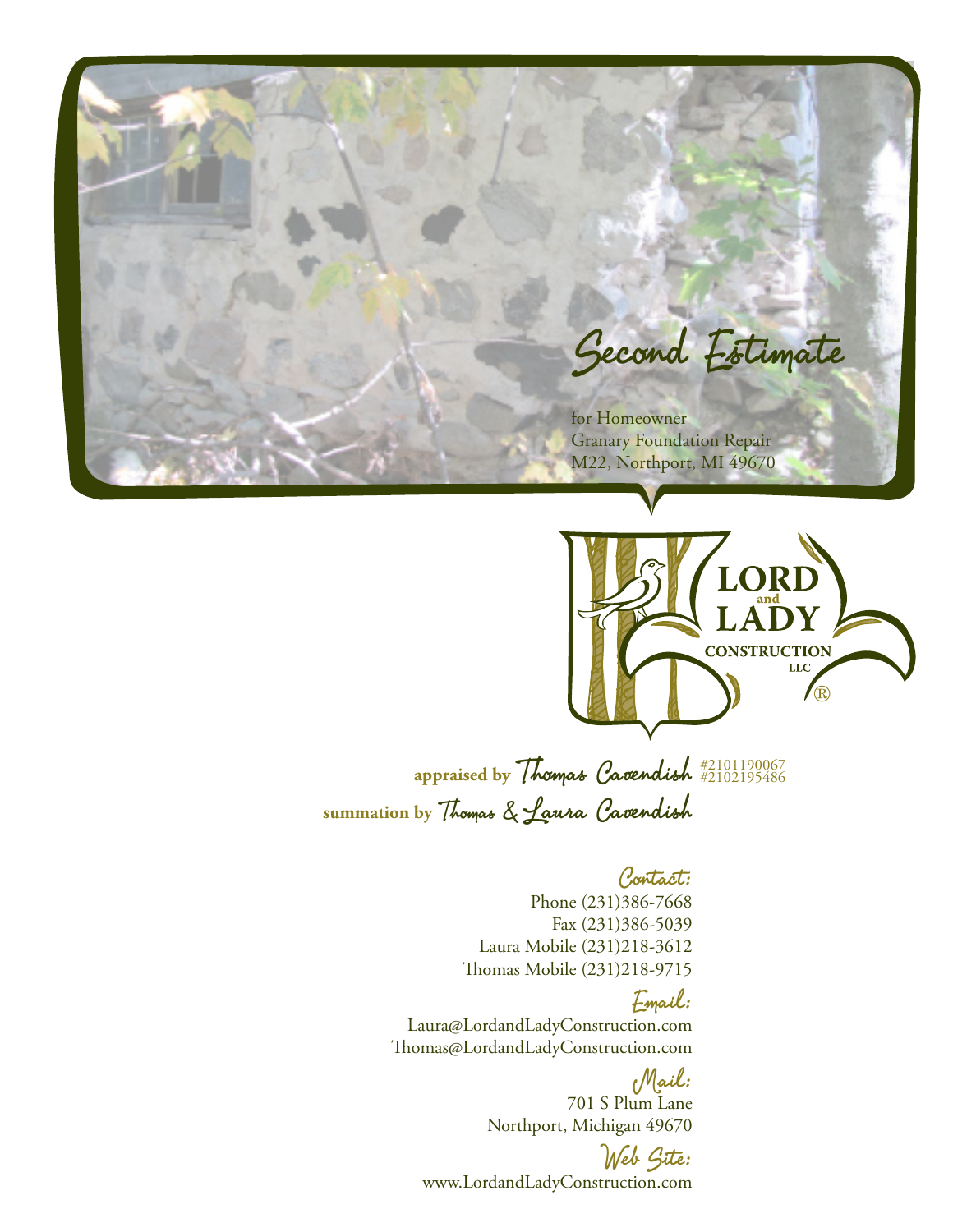

(231)218-3612 Laura Mobile (231)218-9715 Thomas Mobile (231)386-7668 Fax and Landline

 $\epsilon$ timate  $_{\tt page\,2}$ 

|         | Client Homeowner           | October 9th, 2011                               | 'Date        |  |
|---------|----------------------------|-------------------------------------------------|--------------|--|
|         | Project Granary Foundation | Thomas Cavendish                                | Appraised By |  |
| Contact |                            | $3$ weeks <sup>1</sup>                          | Timeframe    |  |
|         |                            | October 24th, 2011 <sup>2</sup> Available Start |              |  |

www.LordandLadyConstruction.com

# Scope of Work

The scope of this project is to carefully demolish the portions of the old crumbling stone wall until it gets to solid undamaged stonework and rebuild the stone walls to structural strength. This includes installing a header in the new opening, removing the old window and door entry into the lower portion of the structure and re-frame with treated and board up the openings to prevent weather and animal entry and damage. Finally the areas of the foundation wall will be repointed and the area beside the window will be graded, so water runs away from the building.

The project will require a permit from Leelanau county which will then follow the construction code authority. The structure will need to have temporary walls built on all floor levels to support the load of the building. Once the walls have been built and carry the load the foundation wall can be carefully removed. This will be done by hand, so as not to cause any other damage to the structure and to allow for re-use of as much old stone as possible.

The wall will have six feet either side of where the new rough frame for the door will be; leaving an approximate eight foot opening. The portion to be rebuilt is about six feet and will be built with as much of the old stone from the building that can be salvaged. A type s masonry mortar will be used for construction, giving a stronger hold and life. The stones will need to be laid in stages of about one to two feet a day, so that the wall does not collapse under its own weight while wet, the wall also can not be built if it is raining. Thus, the wall will be built in this manner until the wall height is back under the sill plate where sixteen inch anchors will be installed to tie the new wall to the old sill plate. There will be a pocket in the masonry of about a foot on each side of the opening. There an eleven-and-seven-eights inch header will be installed that's seven inches wide and then tied to the structure with metal straps embedded into the masonry.

There will be about 100 square feet of repointing work to be done inside and outside of the building. The mortar to be used is a type s mortar which is a stronger type; to tie the old stones back together and keep it water tight. The ground around the south side window will have the dirt dug out and pitched away from the building to stop anymore water damage to the building.

The window, existing door and new door will have a pressure treated frame built and will have a foam gasket installed all the way around the outside edge where it meets the masonry work. This will prevent dampness from the masonry damaging the framing. The frame will be attached to the masonry using three inch masonry anchors. Finally, the structure will be boarded up with OSB board or plywood to seal the structure in on all the openings to help prevent weather and animal damage.

Lord & Lady Construction will clean up and remove all debris from the site once the job is completed to be cleaner than before the job was started.

> THOM AS@lordandladyconstruction.com L A U R A @ lordandladyconstruction.com

Old World Skills. New World Ideas.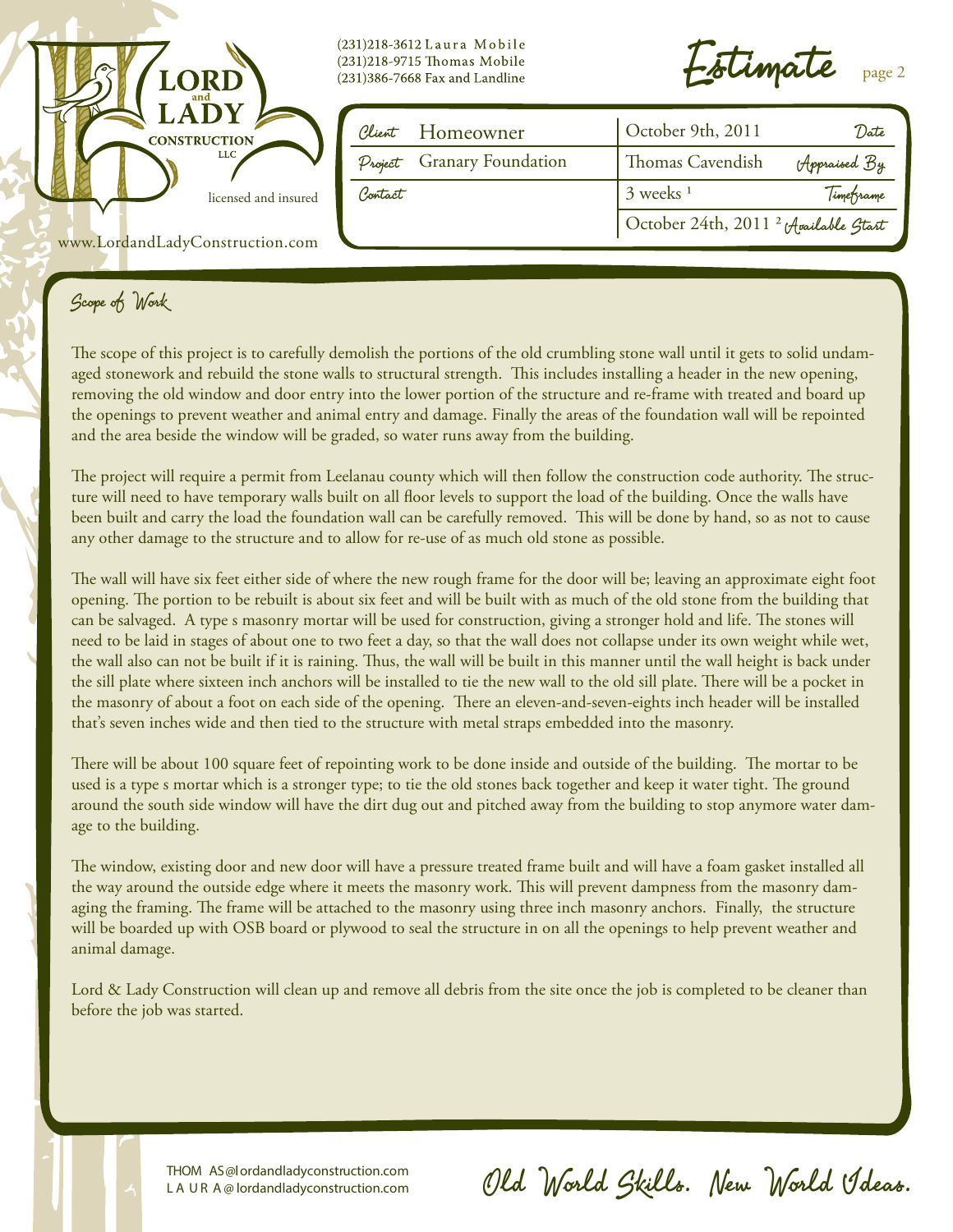

www.LordandLadyConstruction.com

(231)218-3612 Laura Mobile (231)218-9715 Thomas Mobile  $(231)386$ -7668 Fax and Landline

Estimate page 3

|         | Client Homeowner           | October 9th, 2011                               | 'Date        |  |
|---------|----------------------------|-------------------------------------------------|--------------|--|
|         | Project Granary Foundation | <b>Thomas Cavendish</b>                         | Appraised By |  |
| Contact |                            | $3$ weeks <sup>1</sup>                          | Timeframe    |  |
|         |                            | October 24th, 2011 <sup>2</sup> Available Start |              |  |

## Breakdown and Costs

| <b>Description</b>                                                                                    | Equipment | Material <sup>5</sup> | Labor | <b>Total</b> |
|-------------------------------------------------------------------------------------------------------|-----------|-----------------------|-------|--------------|
| Building permit fees                                                                                  | 0.00      | 0.00                  | 0.00  | 0.00         |
| Install temporary walls and<br>Removal of stone wall, 22" thick<br>20 Lf and stone cleanup for re-use | 0.00      | 0.00                  | 0.00  | 0.00         |
| Rebuild corner of about 8 feet                                                                        | 0.00      | 0.00                  | 0.00  | 0.00         |
| re-point stone work approx 100 sq ft<br>grade soil away from structure                                | 0.00      | 0.00                  | 0.00  | 0.00         |
| install header for 8 ft door and install framing<br>for doors and windows with treated                | 0.00      | 0.00                  | 0.00  | 0.00         |
| Totals                                                                                                | 0.00      | 0.00                  | 0.00  | \$0.00       |
|                                                                                                       |           |                       |       |              |

**10.00% Contingency (***any portion of contingency not used, is not charged at completion***): 0.00**

**Grand Total for Lord & Lady <sup>3,4,5</sup> \$0.00** \$0.00

THOM AS@lordandladyconstruction.com L A U R A @ lordandladyconstruction.com Old World Skills. New World Ideas.